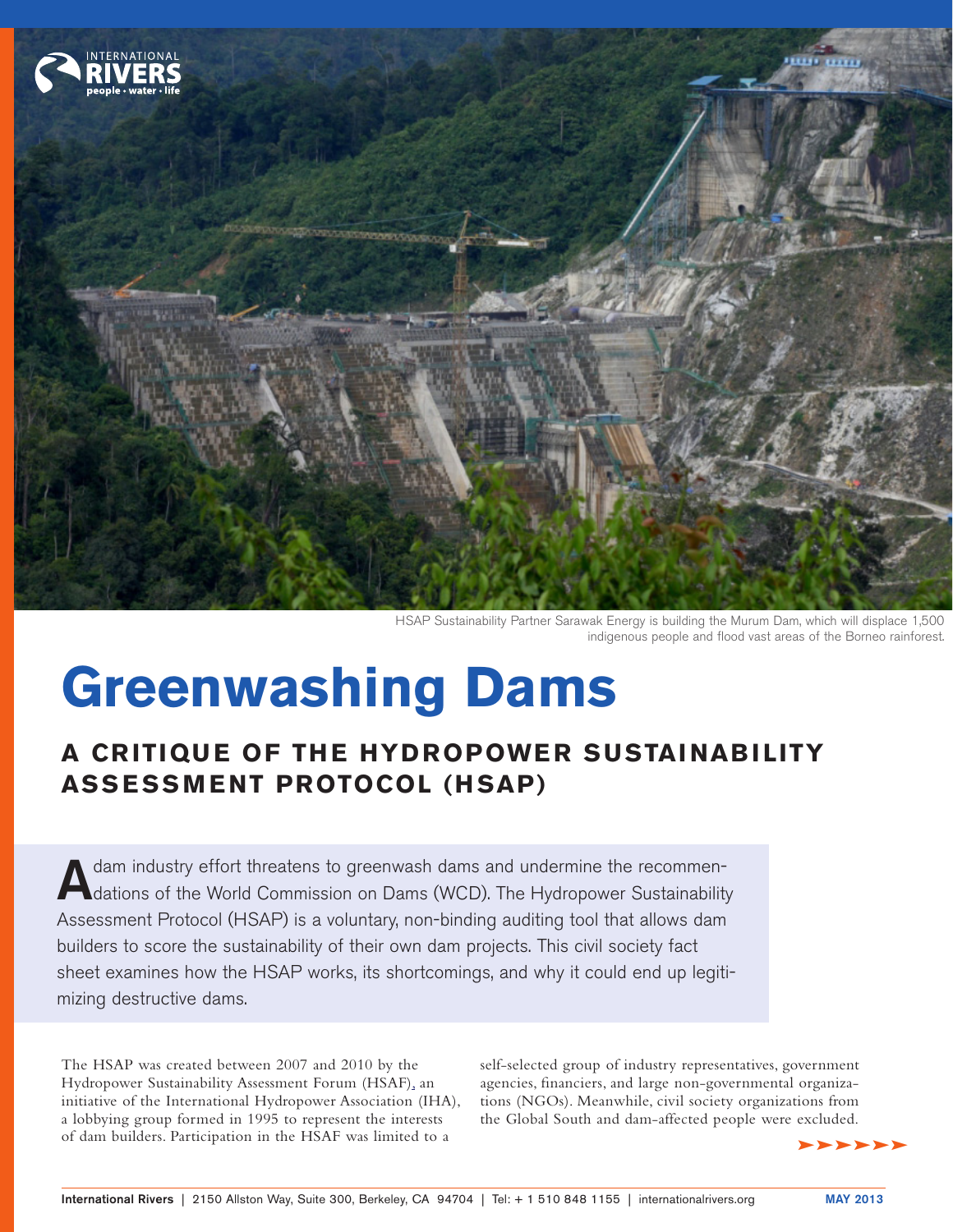



HSAP "Sustainability Partners" include thirteen of the world's most controversial dam builders. Check the list (as of May 2013) here: [http://](http://hydrosustainability.org/Sustainability-Partners/Sustainability-Partners.aspx) [hydrosustainability.org/Sustainability-Partners/Sustainability-Partners.aspx](http://hydrosustainability.org/Sustainability-Partners/Sustainability-Partners.aspx)

#### **THE HSAP IS NOT A STANDARD**

The HSAP is not a precautionary measure, a standard, or a safeguard. Instead, it is a voluntary auditing tool that scores individual dams on 19-23 categories related to dam-building. These include *Communication and Consultation; Governance*; *Environmental and Social Management*; *Infrastructure Safety*; *Project Benefit*s; *Project Affected Communities and Livelihood*; *Resettlement*; *Indigenous Peoples*; and others. There are four types of HSAP assessment, one for each phase of dam building: **Early Stage**, **Preparation Stage**, **Implementation Stage**, and **Operation Stage**.

The HSAP has no basis in international convenants, declarations, or laws. The HSAP does not require compliance with national laws as a condition of sustainability; there is only a stated expectation that developers will do so. In areas such as human rights, gender impact, and cumulative impact assessment, the Protocol falls short of existing best practice.

to the benefit of dam builders. There are three baseline scores: 1, 3, and 5. Yet, scoring follows a twisted logic: dams automatically receive a score of 3 to begin with, and points are only subtracted if evidence shows otherwise. Assuming a project will meet "basic good practice" provides an easy opportunity to greenwash the dam. If no points are subtracted, a dam auomatically receives a score of 5, and points are subtracted again if necessary. Dam builders are never required to make improvements if they obtain scores lower than 3.

**A score of 1** represents "significant gaps relative to basic good practice."

**A score of 3** represents "basic good practice."

**A score of 5** represents "proven best practice."

#### **A LACK OF TRANSPARENCY**

Meanwhile, the HSAP is based on poor transparency, access to information, and participation of affected communities in project assessments. The dam industry controls the accreditation and selection of assessors, and the terms of the assessment. Assessors can meet with as few as one community, which limits efforts for engagement There are no methods for civil society to act as assessment observers, and an assessment's evidence is frequently not made public. As a result, there is great risk that the majority of information collected in HSAP assessments will originate from the dam builder itself. Without an independent oversight committee to guarantee broad participation and truly objective information, HSAP assessments could allow the dam industry to greenwash a dam as "sustainable" while rights violations and poor practices get swept under the rug.

#### **A SUBJECTIVE SCORING SYSTEM**

The HSAP scoring system itself is biased

### **FIGURE 1. A SPIDER GRAPH OF HSAP SCORES**

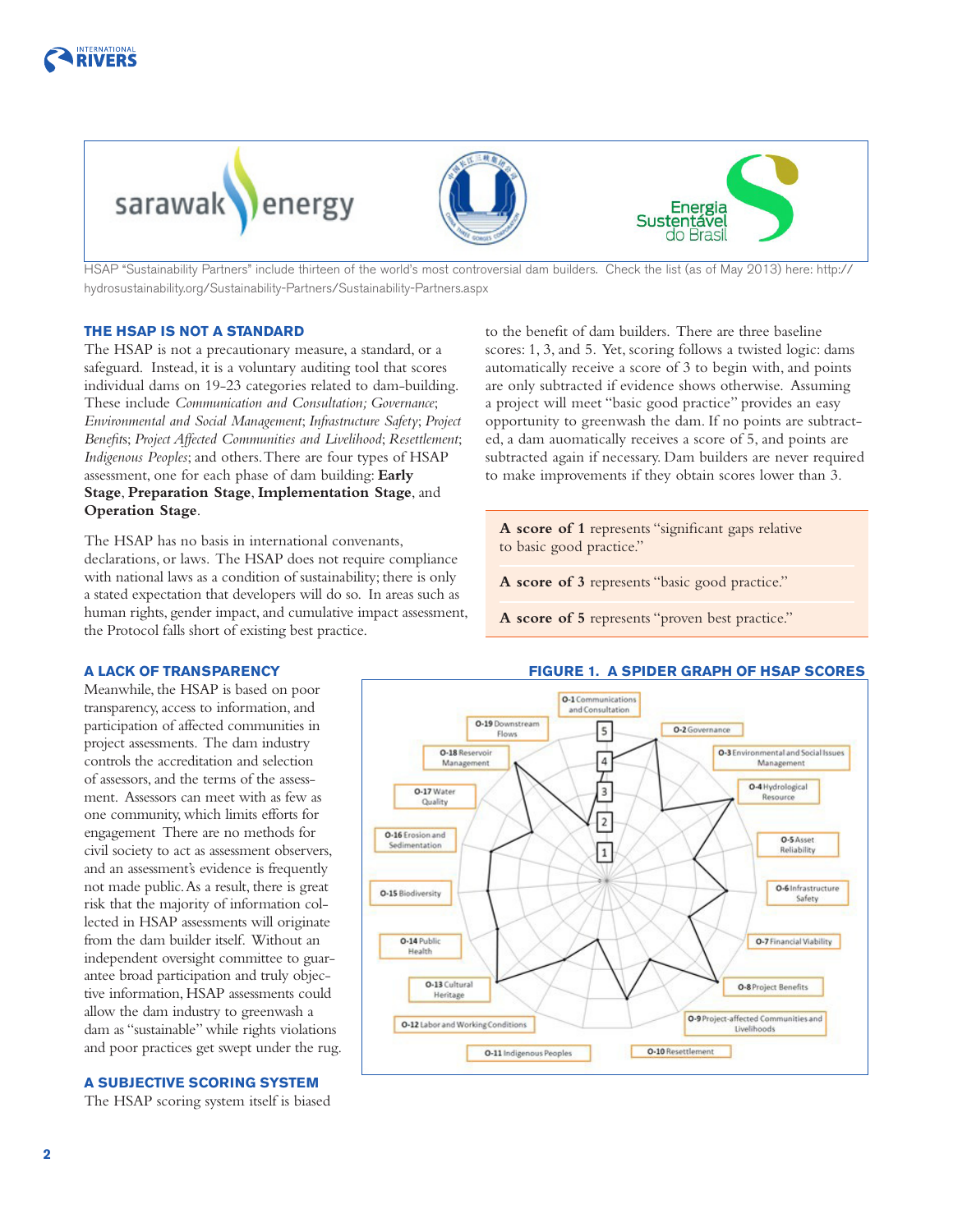## **THE HSAP VS. THE RECOMMENDATIONS OF THE WORLD COMMISSION ON DAMS (WCD)**

#### **CORPORATE RESPONSIBILITY WITHOUT RIGHTS**

The dam industry always had a seat at the negotiating table of the World Commission on Dams (WCD). Yet, industry members did not like the results of the process, claiming that if the Recommendations of the WCD were made operational, "no dam would ever be built." Rather than accepting the Recommendations of the WCD, they rejected them in favor of making their own, weaker guidelines.

Shortly after completion of the WCD report, the International Hydropower Association created the IHA Sustainability Guidelines, which they published in 2004. The IHA Sustainability Guidelines represented a significant shift from the World Commission on Dams. Compared with the broad-based participation of civil society and dam-affected communities that characterized the WCD process, the process of developing the IHA Guidelines favored the closed approach of corporate social responsibility (CSR) and internal reform. Civil society had no hand in creating the IHA Sustainability Guidelines.

The IHA then stepped towards making their guidelines operational in 2006, by creating the IHA Sustainability Assessment Protocol. The IHA Protocol was an early version of the HSAP in which dam builders could score themselves against a number of criteria, hidden from civil society scrutiny.

In 2007, the IHA moved to open its Protocol to a limited number of civil society organizations. It formed the Hydropower Sustainability Assessment Forum (HSAF) with support from mainstream civil society organizations, banks, and others. The group revised the IHA Protocol, and launched the Hydropower Sustainability Assessment Protocol (HSAP) in 2011. Yet, damaffected people and civil society were still excluded from negotiating over the final text of the HSAP.



The IHA was never pleased by the outcomes of the World Commission on Dams.

#### **DAM-AFFECTED PEOPLE: AN AFTERTHOUGHT**

The IHA is far less inclusive of dam-affected people and civil society than the WCD. The HSAP puts internal stakeholders first, and external stakeholders last. The IHA promotes the perspectives of those dam-affected people that are in favor of dam building.

The HSAP is based on the idea that dam builders can sustain their profits by improving their practices. In contrast, the WCD guidelines are based on the idea that citizens' rights must be protected before the decision to build a dam is made, and dam builders must be held responsible for violating those rights. While it is a welcome step for dam builders to voluntarily improve their performance, dams should never be built without the consent of those whose lives they irrevocably alter.

#### **FIGURE 2. A TIMELINE OF HSAP DEVELOPMENT**

**1995**: The dam industry creates the International Hydropower Association (IHA)

- **2000**: The World Commission on Dams (WCD) issues its recommendations for best practices
- **2004**: The IHA creates its own, weaker Sustainability Guidelines
- **2006**: The IHA creates the IHA Sustainability Assessment Protocol
- **2007**: To make its Protocol operational, the IHA convenes the Hydropower Sustainability Assessment Forum (HSAF)
- **2011**: The IHA launches the Hydropower Sustainability Assessment Protocol (HSAP)
- **2012-** : HSAP "Sustainability Partners" begin to carry out HSAP Assessments